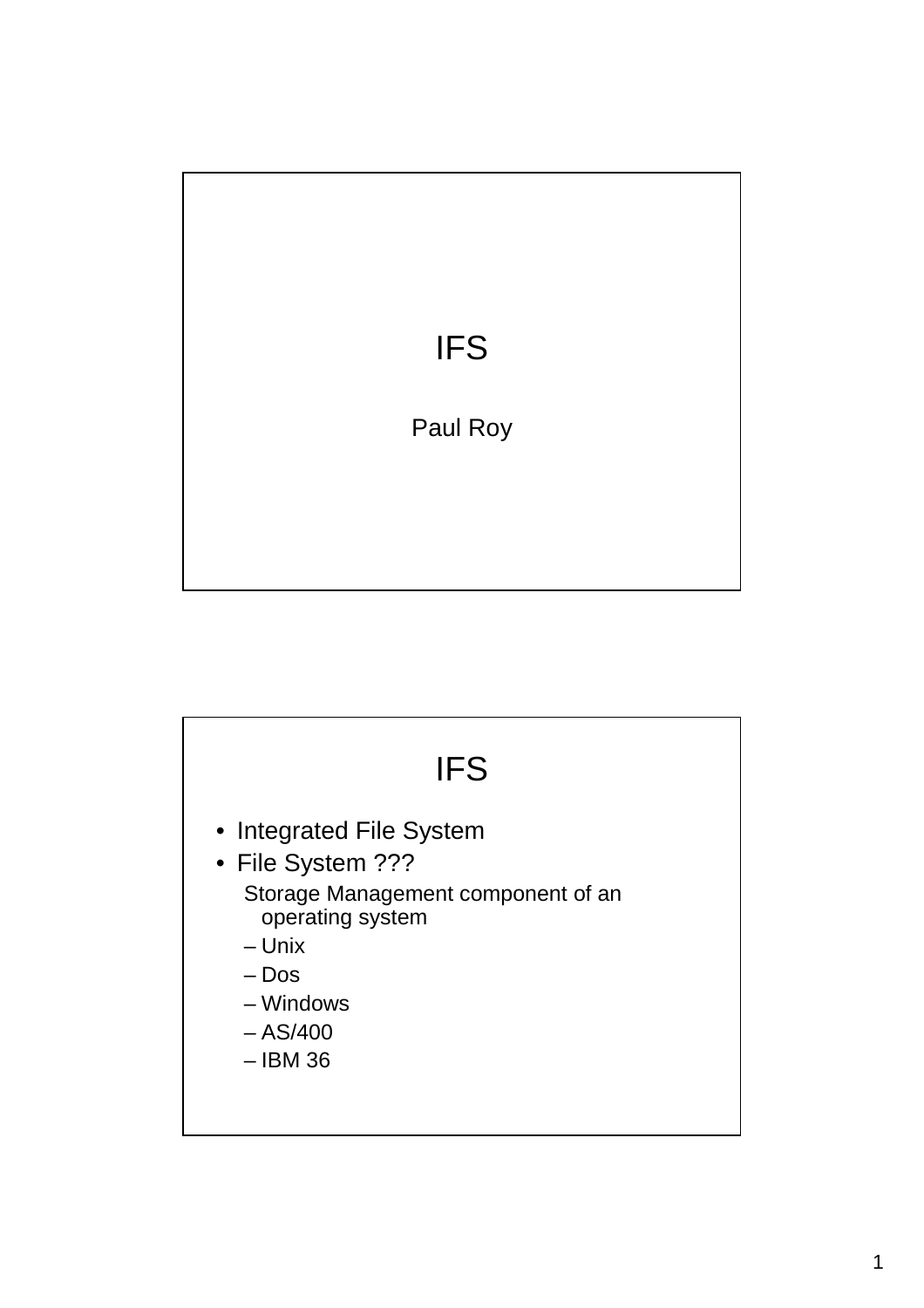## / Root File System

• The "root" (/) file system acts as an umbrella or a foundation for all other file systems on the server. At a high level, it provides an integrated view of all of the objects on the system.

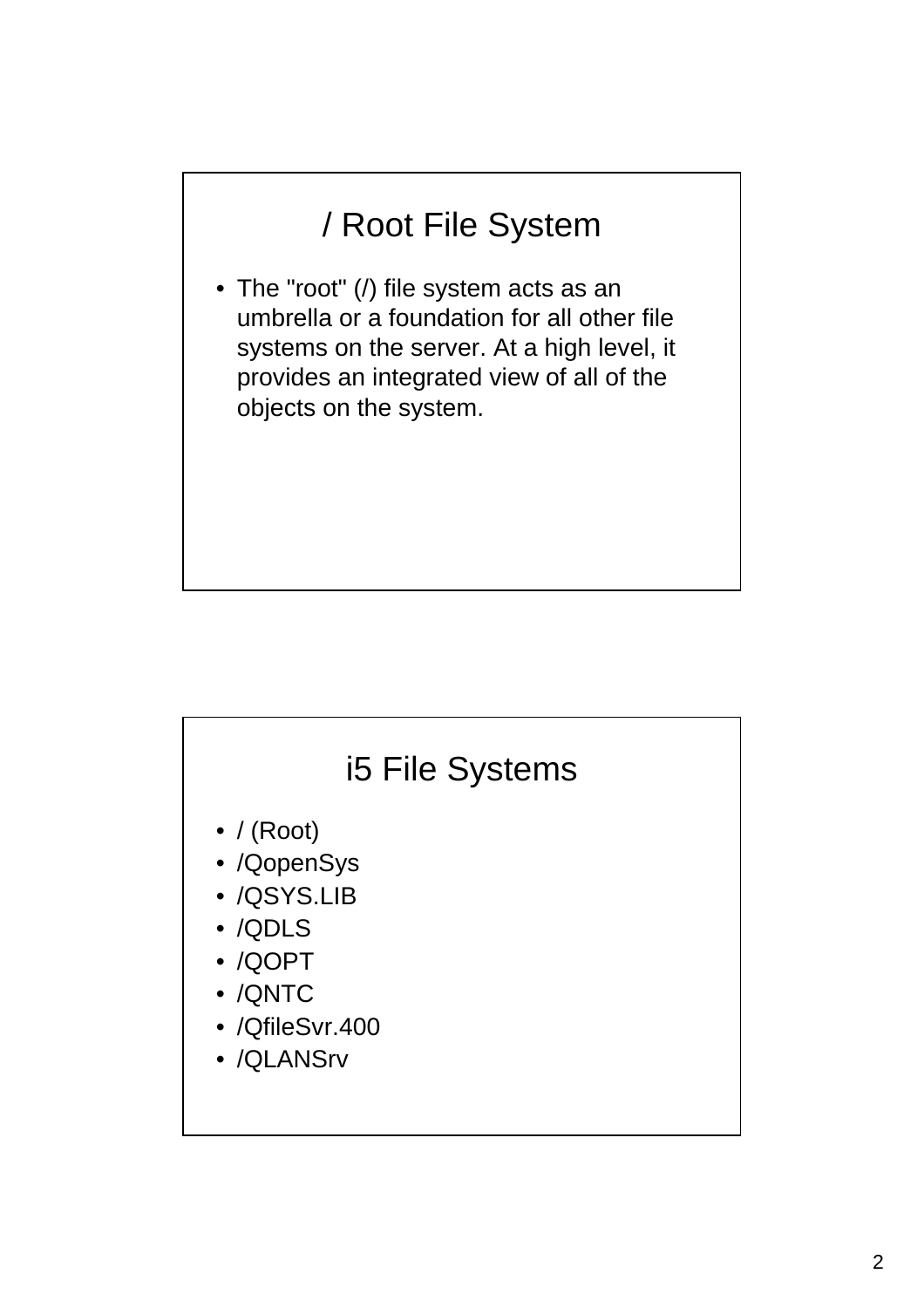

- Directory
	- Current Directory
	- Home Directory
- Link
	- Hard link: A hard link, which is sometimes just called a link, cannot exist unless it is linked to an actual object.
	- Symbolic link: A symbolic link, which is also called a soft link, is a path name contained in a file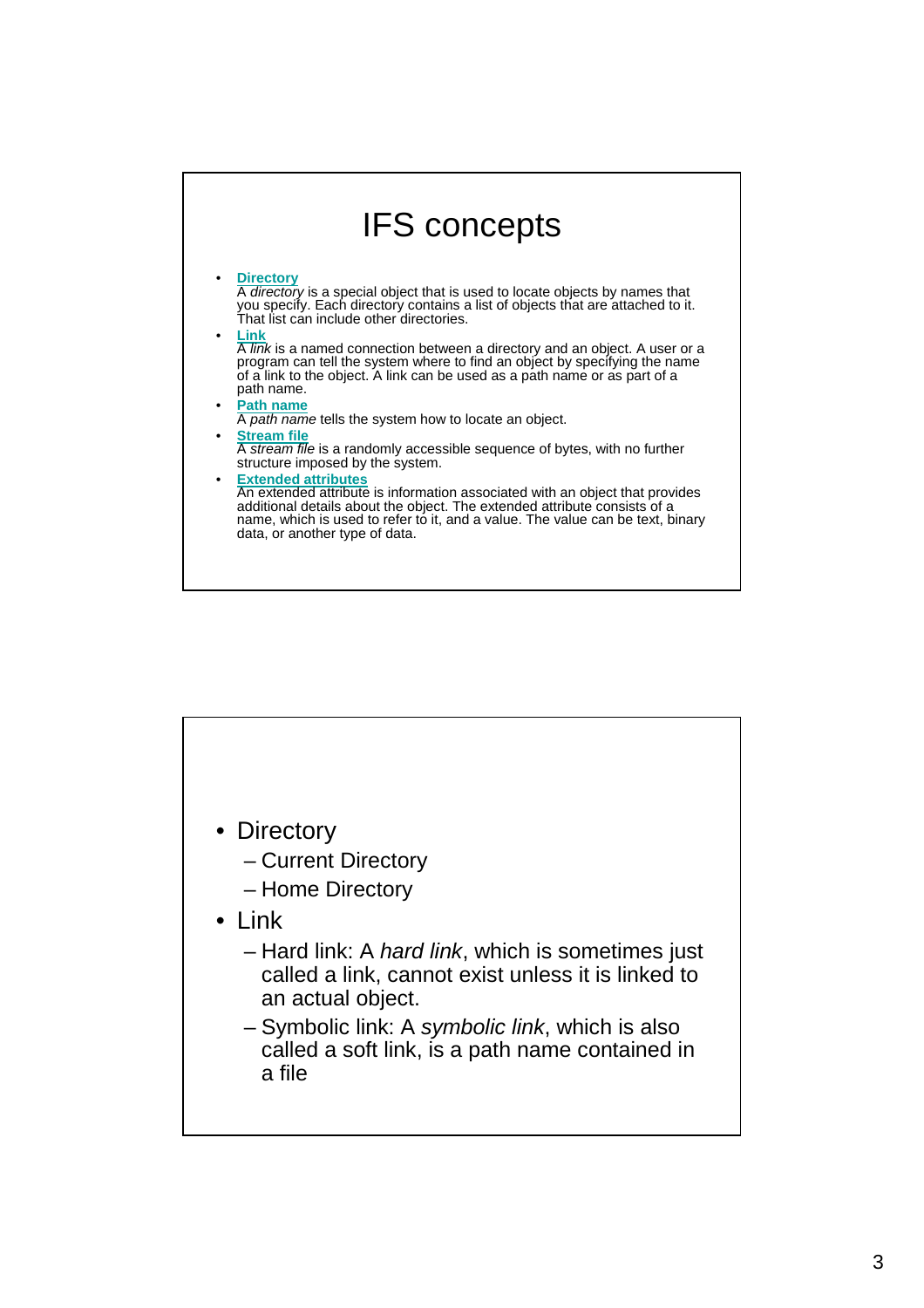

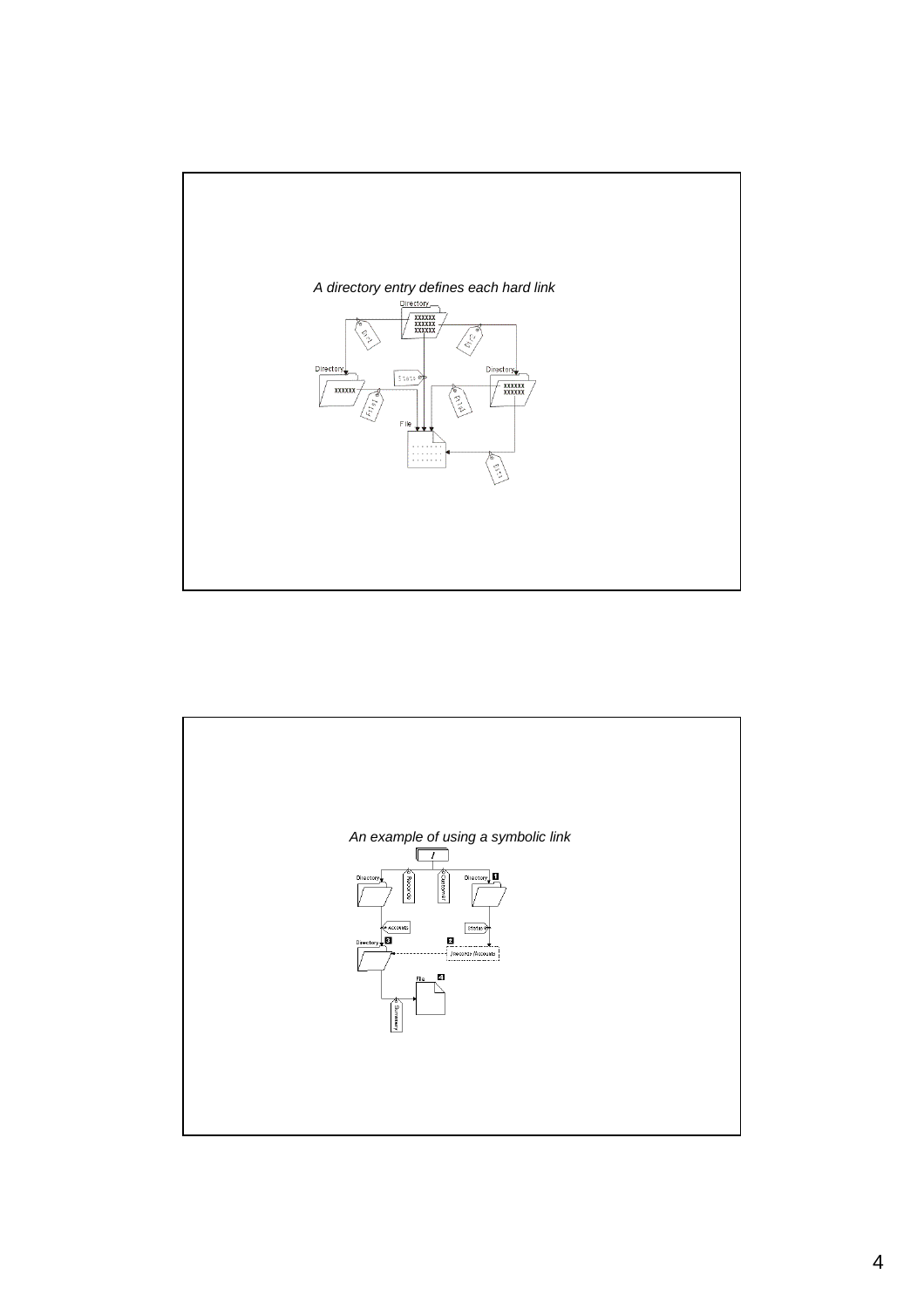

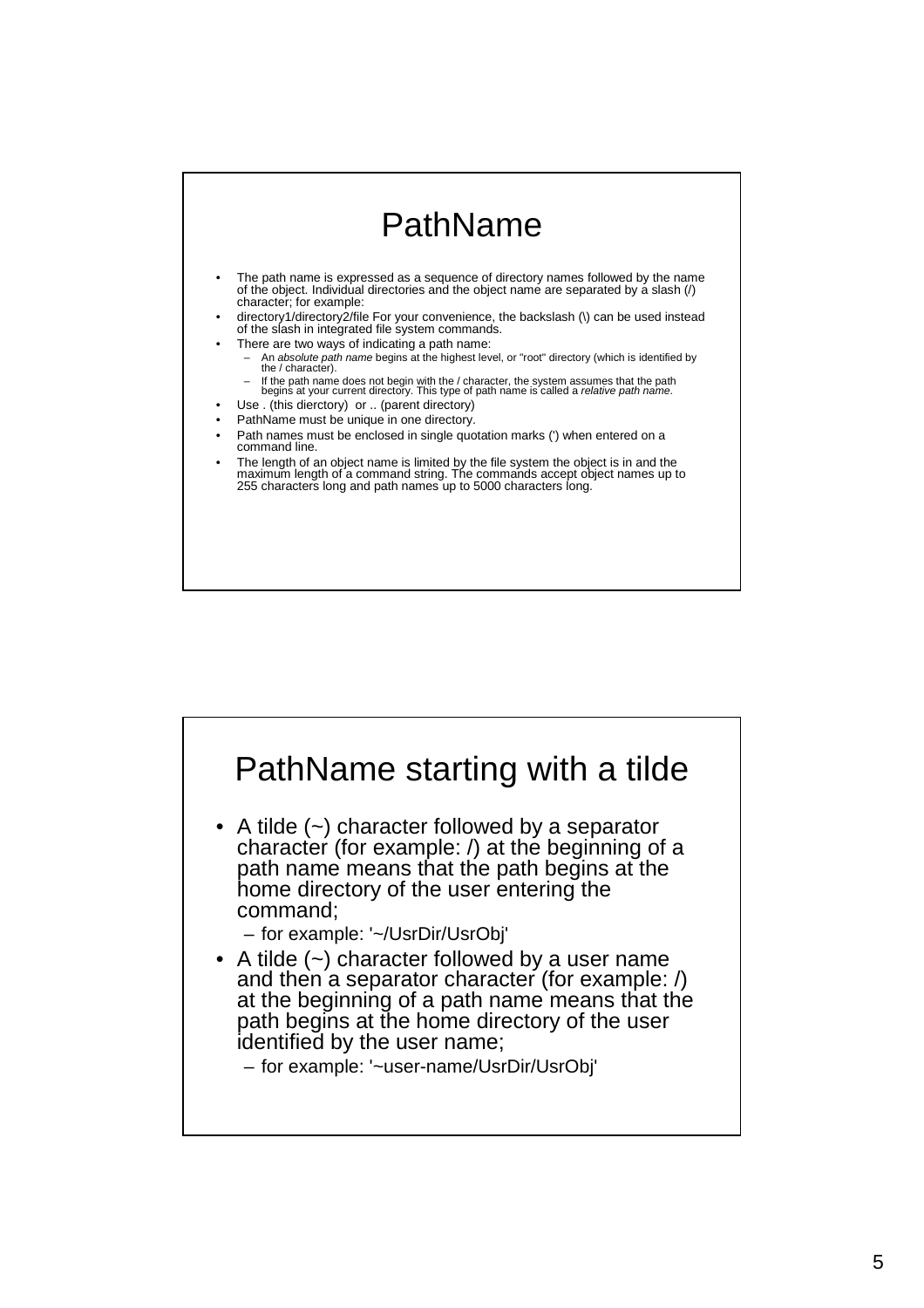

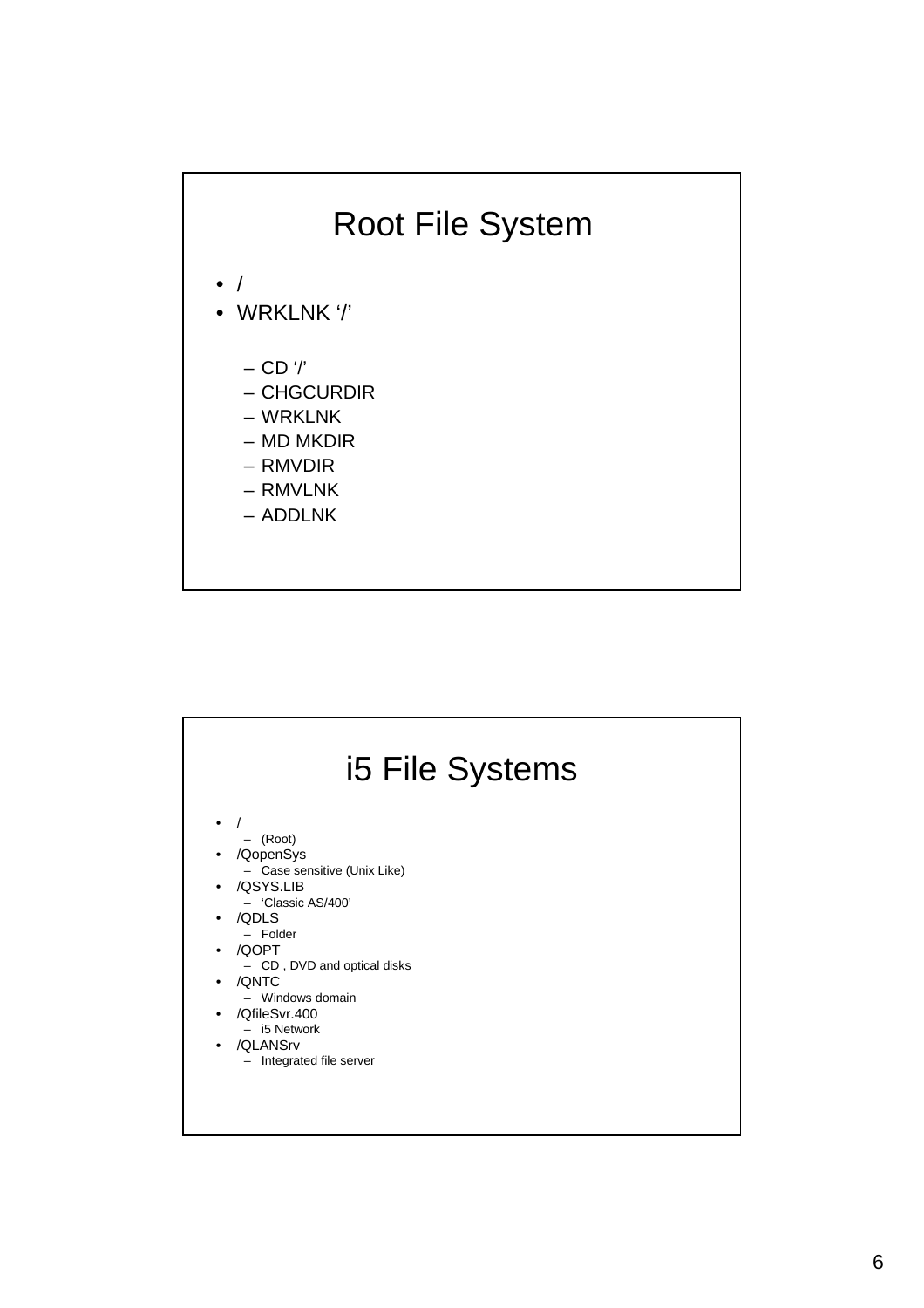

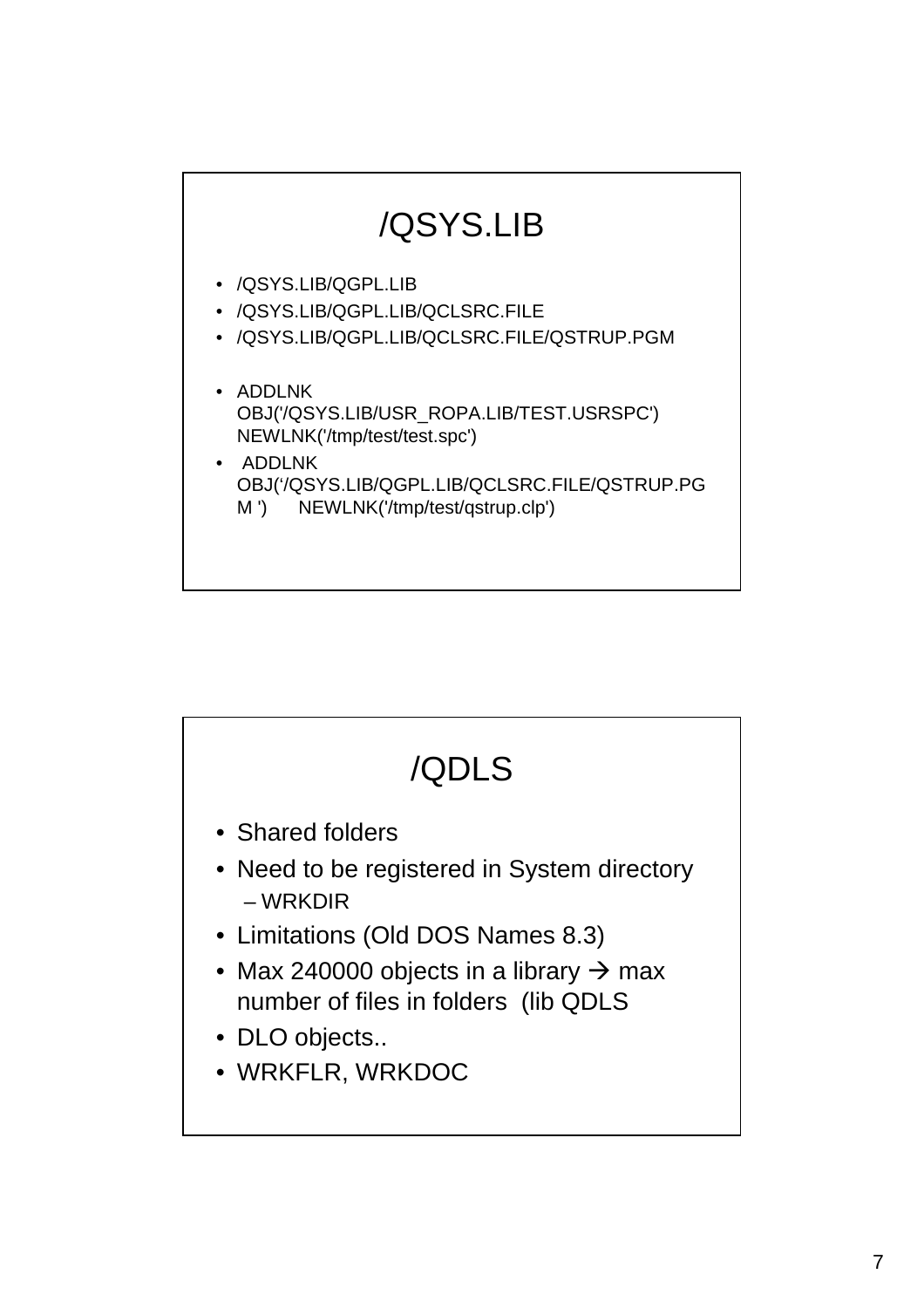# /QOPT

- Optical File system
- Optical libraries
- CD ROM / DVD ROM /DVD RAM
- Virtual Optical
- Image Catalog
- WRKLNK '/QOPT'  $\rightarrow$  list of volumes
- GO OPTICAL

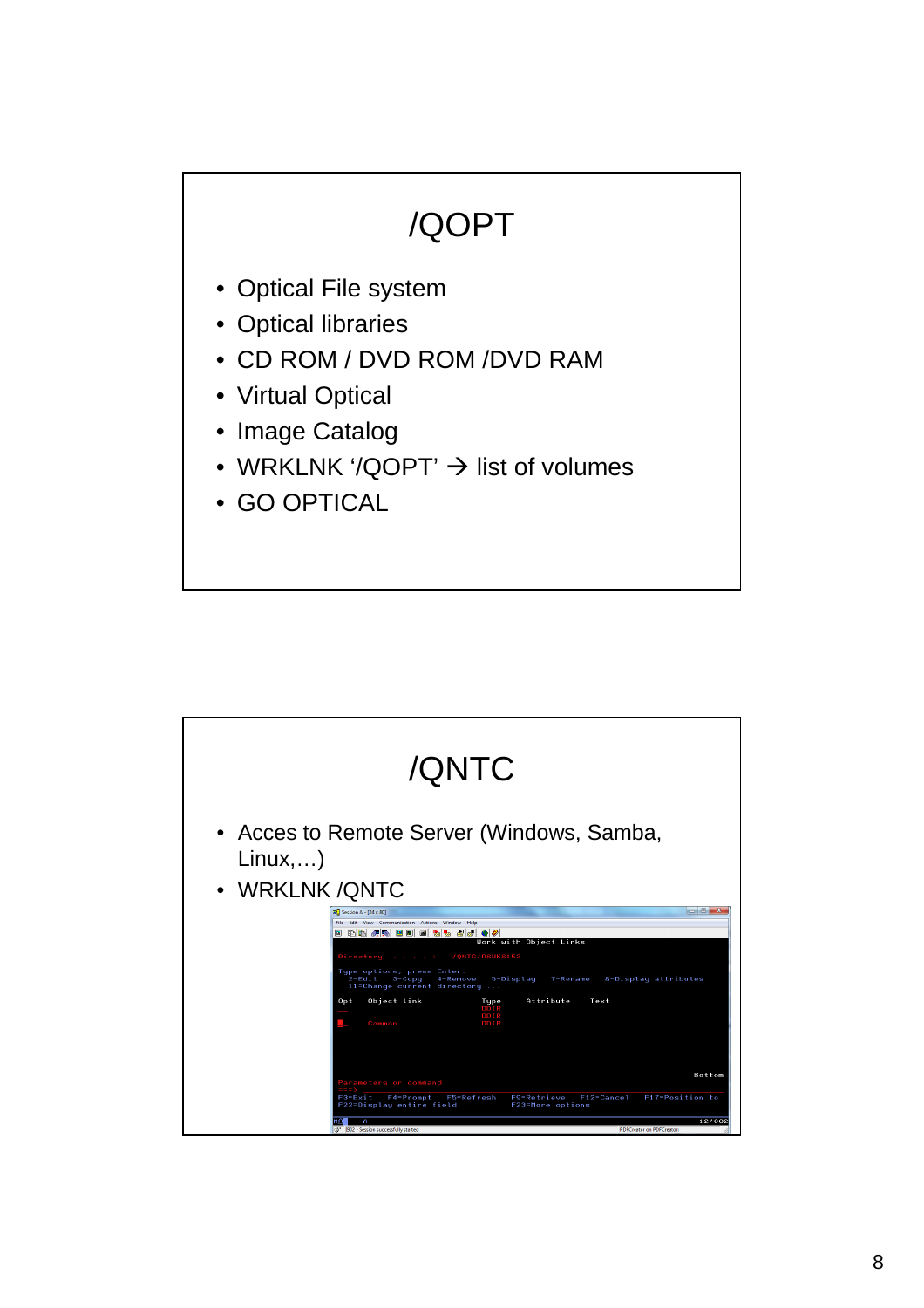

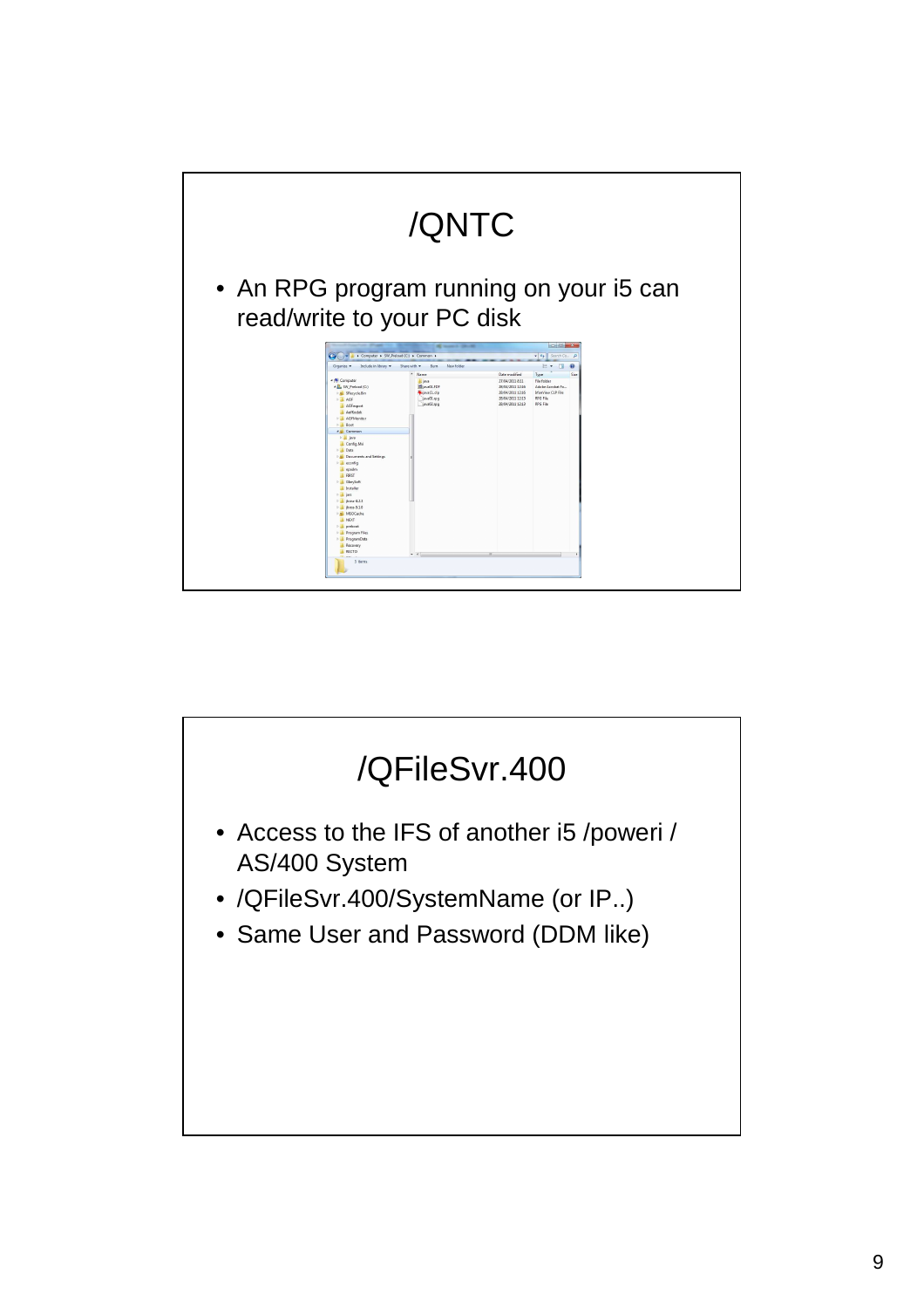# UDFS • User Defined File System - ASP or IASP - /dev/Asp\_Name/QDEFAULT.UDFS - /ASP\_Name will be mounted as / on the IASP when it varied on.

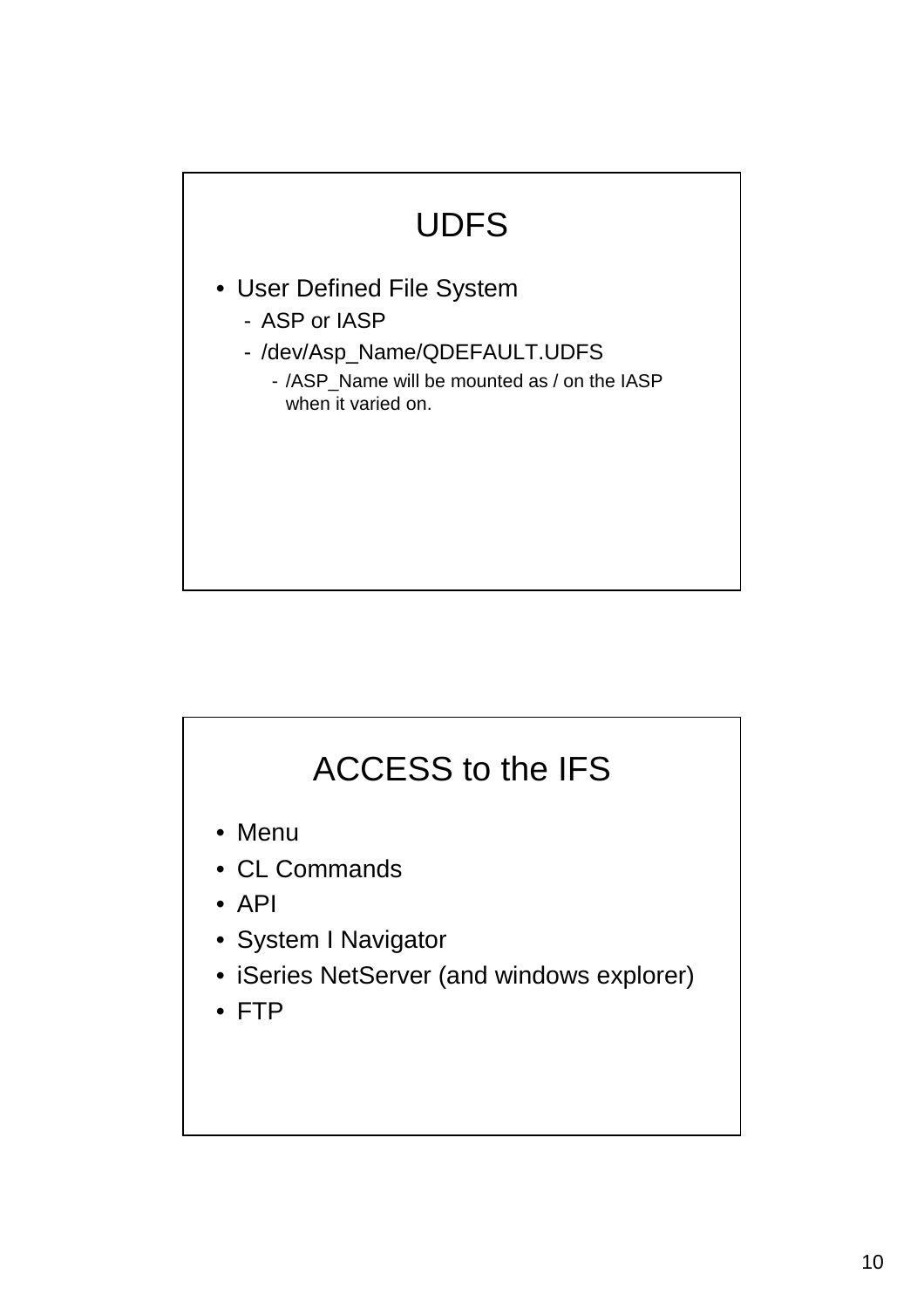| System i Navigator<br><b>Primary</b>                                                                                                                                                                                                                                                                                                                                                                                                                                                                                                                                                                                                          | I Navigator                                                                                                                                                                                                                                                                                                                                                                                                                                                                                                                                                                                                                                                                                                                                                                                                                                                                      | $\Box$ a $\Box$ |         | $\Box$ $\Box$<br>83                                                                                                                                                                                                                 |
|-----------------------------------------------------------------------------------------------------------------------------------------------------------------------------------------------------------------------------------------------------------------------------------------------------------------------------------------------------------------------------------------------------------------------------------------------------------------------------------------------------------------------------------------------------------------------------------------------------------------------------------------------|----------------------------------------------------------------------------------------------------------------------------------------------------------------------------------------------------------------------------------------------------------------------------------------------------------------------------------------------------------------------------------------------------------------------------------------------------------------------------------------------------------------------------------------------------------------------------------------------------------------------------------------------------------------------------------------------------------------------------------------------------------------------------------------------------------------------------------------------------------------------------------|-----------------|---------|-------------------------------------------------------------------------------------------------------------------------------------------------------------------------------------------------------------------------------------|
| File Edit View Help<br>※地震 × 空 空間の                                                                                                                                                                                                                                                                                                                                                                                                                                                                                                                                                                                                            |                                                                                                                                                                                                                                                                                                                                                                                                                                                                                                                                                                                                                                                                                                                                                                                                                                                                                  | 1 minutes old   |         | Type a question for help<br>$- x$                                                                                                                                                                                                   |
| $\overline{4}$ 172.31.31<br>$\bigoplus$ 192.168.0.100<br>■ 192.168.0.200<br>□ 192.168.0.250<br>■ 192,168,0.44<br>$\bigoplus$ 192.168.1.100<br>$\bigoplus$ 192.168.1.111<br>E Luprol01<br>G. Luproid<br>Basic Operations<br><b>B</b> Work Management<br>E <sup>2</sup> Configuration and Service<br><b>B</b> Network<br><b>E</b> Integrated Server Administration<br>E <b>B</b> Security<br><b>B</b> Users and Groups<br><b>Databases</b><br>e og File Systems<br><b>B</b> Integrated File System<br><b>Car Root</b><br>E Re QOpenSys<br><b>B</b> De QDLS<br>E R QSYSLIB<br>@ TO OFficSyr.400<br><b>BE QOPT</b><br>G IS ONTC<br>49 File Shares | Name<br>Description<br><b>Pa Basic Operations</b><br>Manage messages, printer output, printers, and jobs.<br><b>CB</b> Work Management<br>Manage active jobs, server jobs, job queues, subsystems, and<br>Configuration and Service<br>Display system inventory, work with fixes, and collect perform<br>Network<br>Manage TCP/IP and Internet support.<br>Anteqrated Server Administr Administer integrated Windows, Linux and AIX servers<br>Security<br>By Users and Groups<br>Configure and manage security.<br>Manage iS/OS users and user groups.<br><b><i><u>PaDatabases</u></i></b><br>DB2 for 6/05.<br><sup>o</sup> File Systems<br>Work with file systems.<br><b>Go</b> Beckup<br>Schedule backups of server data.<br>Application Development<br>Work with application development tools.<br>Manage AFP resources, PSF configurations, and font tables.<br>AFP Manager |                 | plorer) | 00000<br>Apply slide layout:<br>四 8<br>血心<br>⊞<br>$\mathbf{S}$<br>$\Xi$ s $\Xi$ s<br>曲の<br>MO.<br>Ms.<br>23 DS<br>$\boxplus$<br>田島<br>国<br>(dr)<br>60<br>日3日3<br>3353<br><b>Text and Content Layouts</b><br>Ξ<br>iać<br>Wś.<br>日名師だ |
| My Tasks - LuproiD2<br>1 - 12 of 12 objects                                                                                                                                                                                                                                                                                                                                                                                                                                                                                                                                                                                                   | <b>Connection tasks</b><br>Configure Application Administration<br>O Upgrade or service plug-ins<br>Wiew disk status<br>Change your System i password<br><sup>M</sup> View system status<br>恩 Run a command<br>> ? Help for related tasks<br><b>O</b> Install plug-ins<br>÷.                                                                                                                                                                                                                                                                                                                                                                                                                                                                                                                                                                                                     |                 |         | 18 颜1<br>A<br>$\overline{\mathbf{x}}$<br><b>Other Layouts</b><br>$\mathbf S$<br>s                                                                                                                                                   |
| 国38 字<br>E Draw +<br>AutoShapes / / 口〇四項合日國 ③ · 2·A·三元芸日日。                                                                                                                                                                                                                                                                                                                                                                                                                                                                                                                                                                                    | <b>üx</b>                                                                                                                                                                                                                                                                                                                                                                                                                                                                                                                                                                                                                                                                                                                                                                                                                                                                        |                 |         | V Show when inserting new slides                                                                                                                                                                                                    |
| Slide 25 of 25<br>$\mathbf{r}$<br>$\sim$<br>B.                                                                                                                                                                                                                                                                                                                                                                                                                                                                                                                                                                                                | Default Design<br>English (U.S.)<br><b>RELEASE</b><br>$-70$<br>$\circ$<br>$\sqrt{2}$<br><b>Fox</b>                                                                                                                                                                                                                                                                                                                                                                                                                                                                                                                                                                                                                                                                                                                                                                               |                 |         | 100% (日 - 2 4 0 時<br>20:33                                                                                                                                                                                                          |

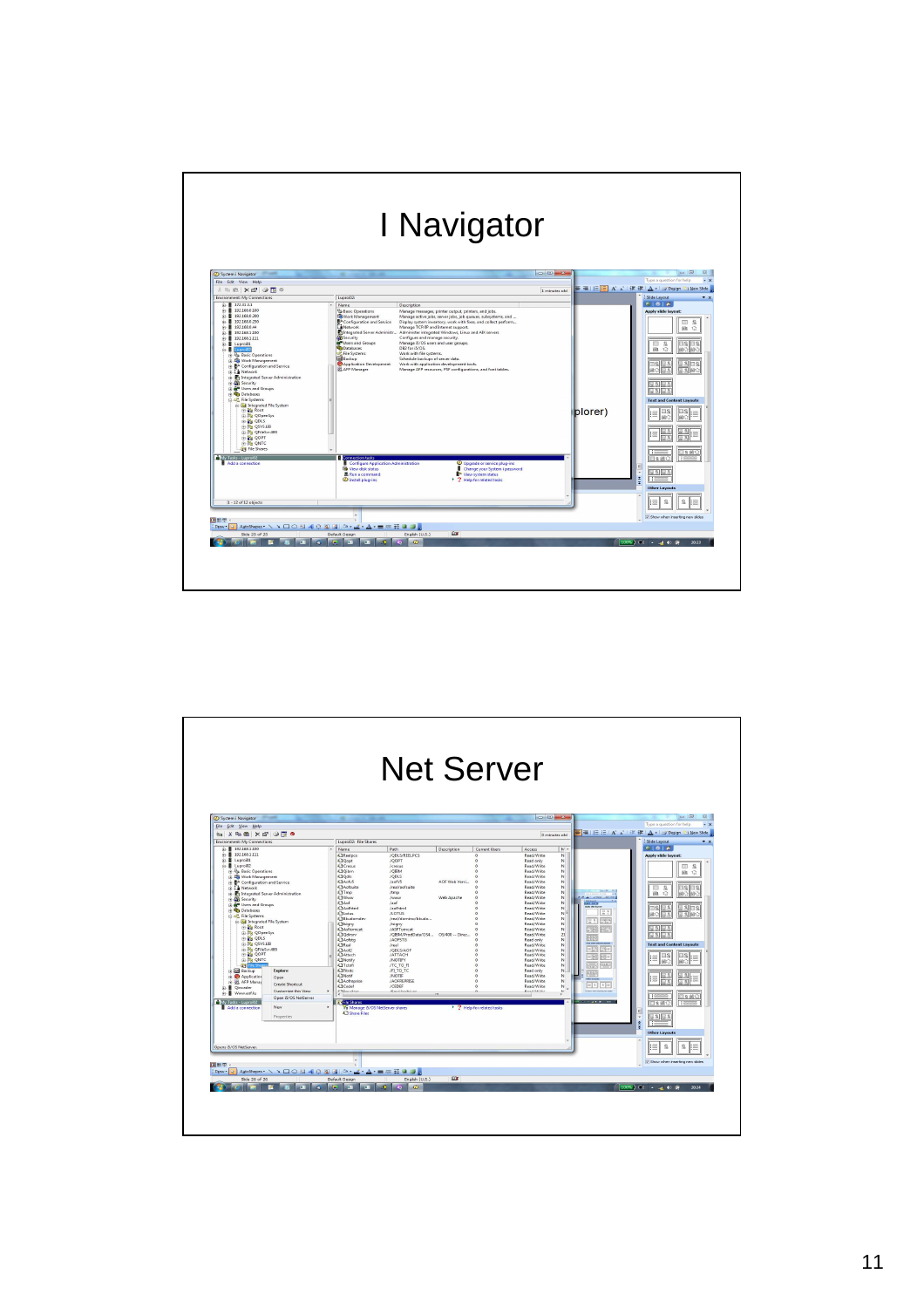|                      | Aofhtml Permissions - Luproi02 |                                       |                                                |                                                |                                            |                                                |                                          | $\Box$ $\Box$ | $\overline{\mathbf{x}}$ |
|----------------------|--------------------------------|---------------------------------------|------------------------------------------------|------------------------------------------------|--------------------------------------------|------------------------------------------------|------------------------------------------|---------------|-------------------------|
| Object               |                                |                                       |                                                |                                                |                                            |                                                |                                          |               |                         |
| <i>l</i> aofhtml     |                                |                                       |                                                |                                                |                                            |                                                |                                          |               |                         |
| Type:                |                                |                                       |                                                | Owner:                                         |                                            | Primary group:                                 | Authorization list (AUTL):               |               |                         |
| Directory            |                                |                                       |                                                | Novi                                           | (None)                                     |                                                | (None)                                   |               |                         |
|                      |                                |                                       |                                                |                                                |                                            |                                                |                                          |               |                         |
| Name                 | Read                           | Write                                 | Execute                                        | Managem                                        | Existence                                  | Alter                                          | Reference                                | Exclude       |                         |
| 46 (Public) 区        |                                |                                       |                                                |                                                |                                            |                                                |                                          |               |                         |
| A Novi               | $\overline{\nabla}$            | $\overline{v}$<br>$\overline{\nabla}$ | $\overline{\mathbf{v}}$<br>$\overline{\nabla}$ | $\overline{\mathbf{v}}$<br>$\overline{\nabla}$ | $\overline{\nabla}$<br>$\overline{\nabla}$ | $\overline{\mathbf{z}}$<br>$\overline{\nabla}$ | $\overline{\nabla}$<br>$\overline{\vee}$ |               | г                       |
|                      |                                |                                       |                                                |                                                |                                            |                                                |                                          |               |                         |
| $\blacktriangleleft$ |                                |                                       |                                                |                                                |                                            |                                                |                                          |               | $\rightarrow$           |
| Add                  |                                | Remove                                |                                                |                                                |                                            |                                                |                                          |               |                         |
|                      |                                |                                       |                                                |                                                |                                            |                                                |                                          |               |                         |
|                      |                                | ñññ                                   |                                                |                                                |                                            |                                                |                                          |               |                         |
|                      |                                |                                       |                                                |                                                |                                            |                                                |                                          |               |                         |
| Owner                |                                | Primary Group                         | Authorization List                             |                                                |                                            |                                                |                                          |               |                         |

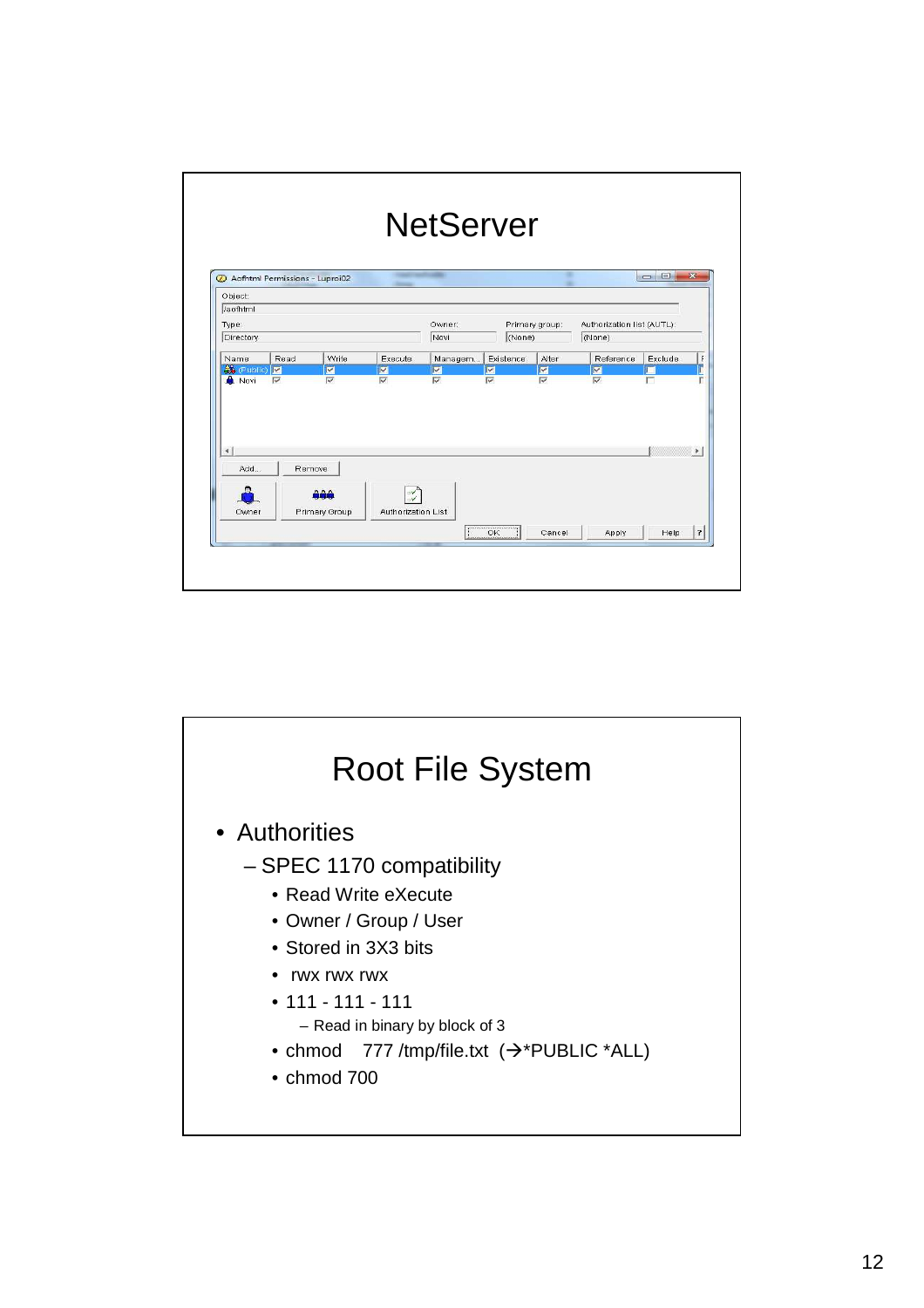

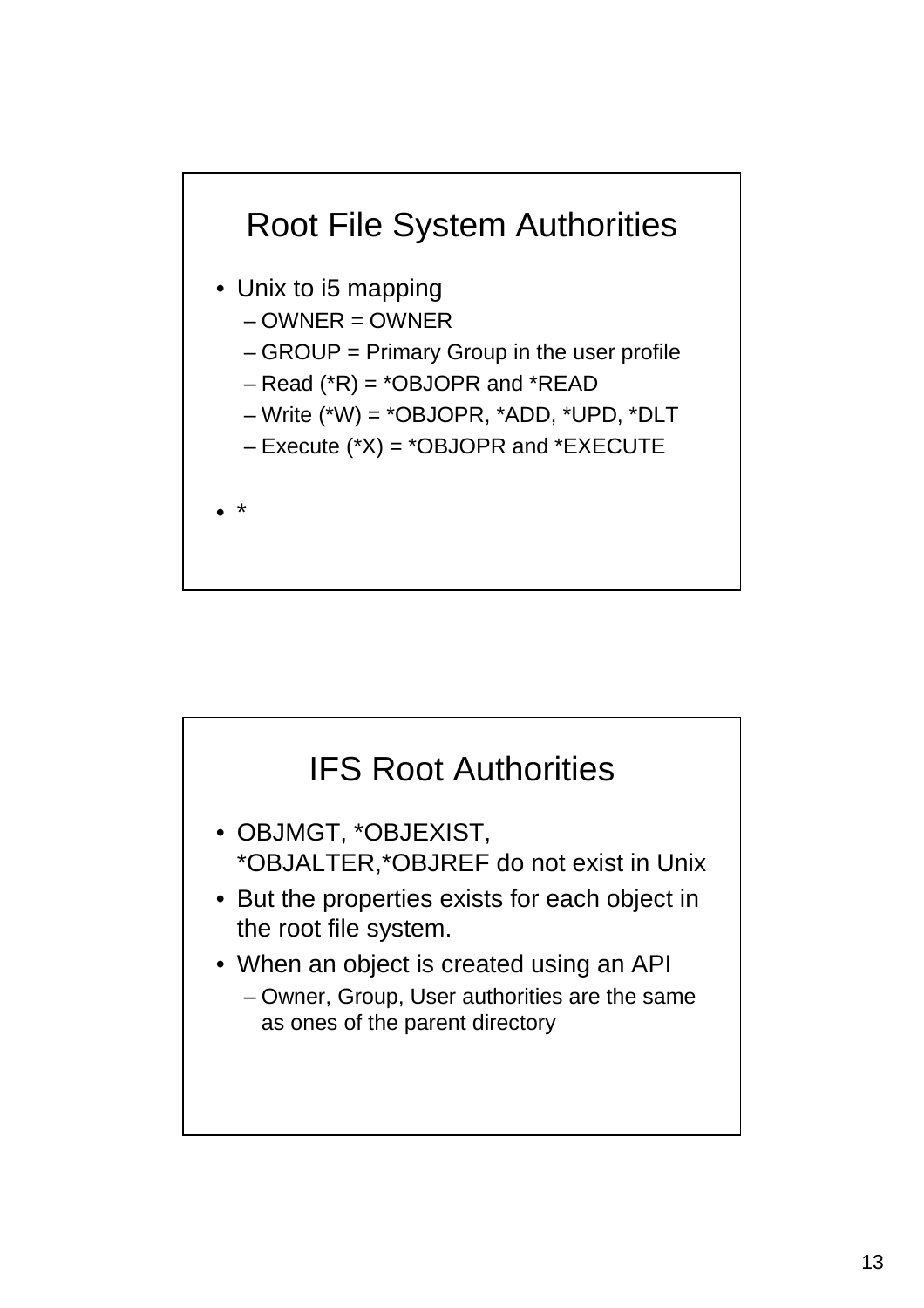### IFS Root Authorities

- The new object's data authority for are specified on the API with the mode parameter.
- When all of the object authorities are set 'on', you get the authority behavior that you would expect in a UNIX-type environment. It is best to leave them set 'on', unless you do not want the POSIX-like behavior.
- When you run applications that use UNIX-like APIs, the system enforces all object authorities, whether or not they are ″visible″ to UNIX-type applications. (example authorizations lists)

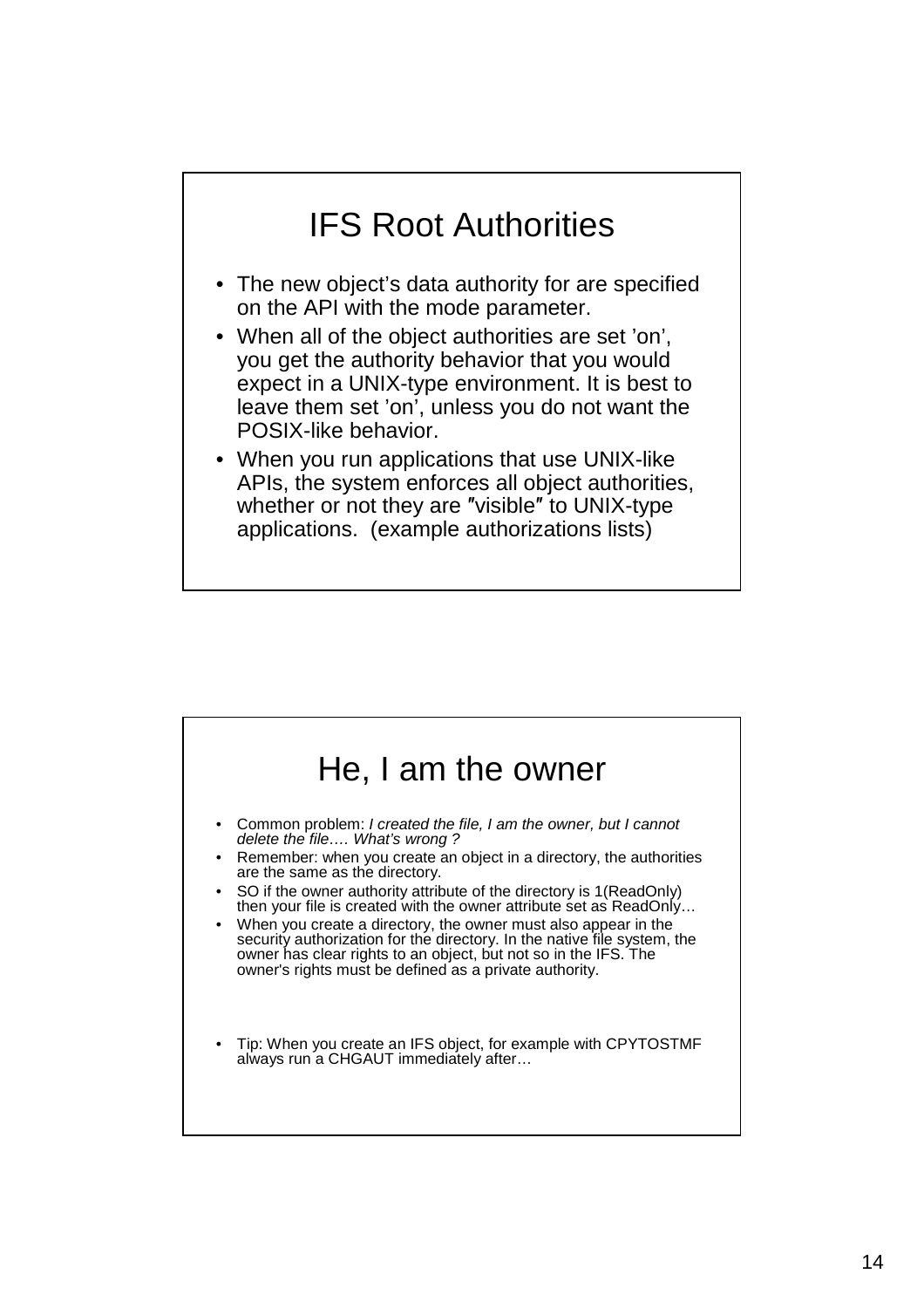

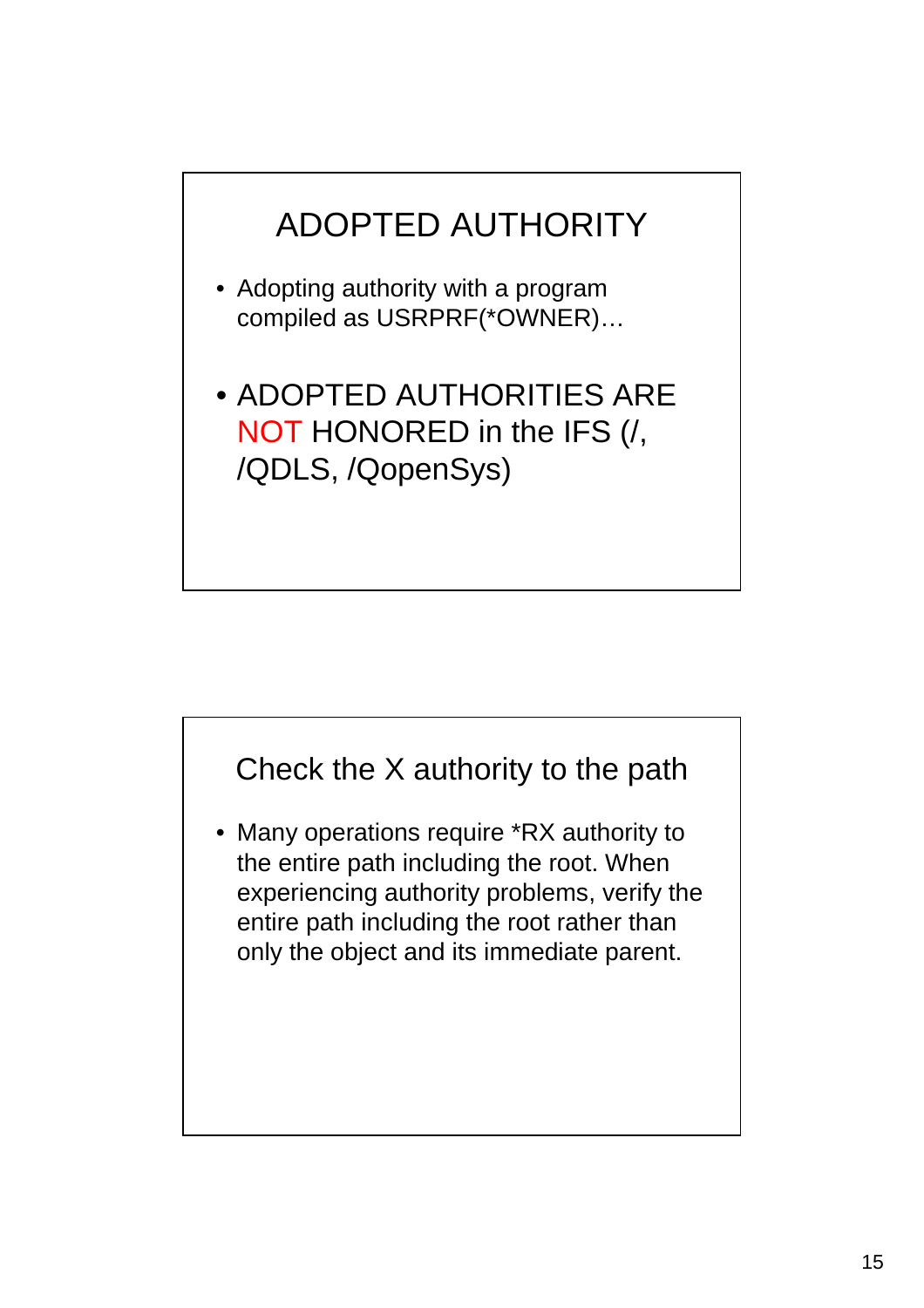#### Set the authorities

• Files created with the CPYTOSTMF or CPYTOIMPF commands have data authorities for \*PUBLIC set to \*NONE and have no group authority regardless of the authorities on the parent directory. The CHGAUT command must be used after the CPYTOSTMF or the CPYTOIMPF command fails to assign the desired authorities.

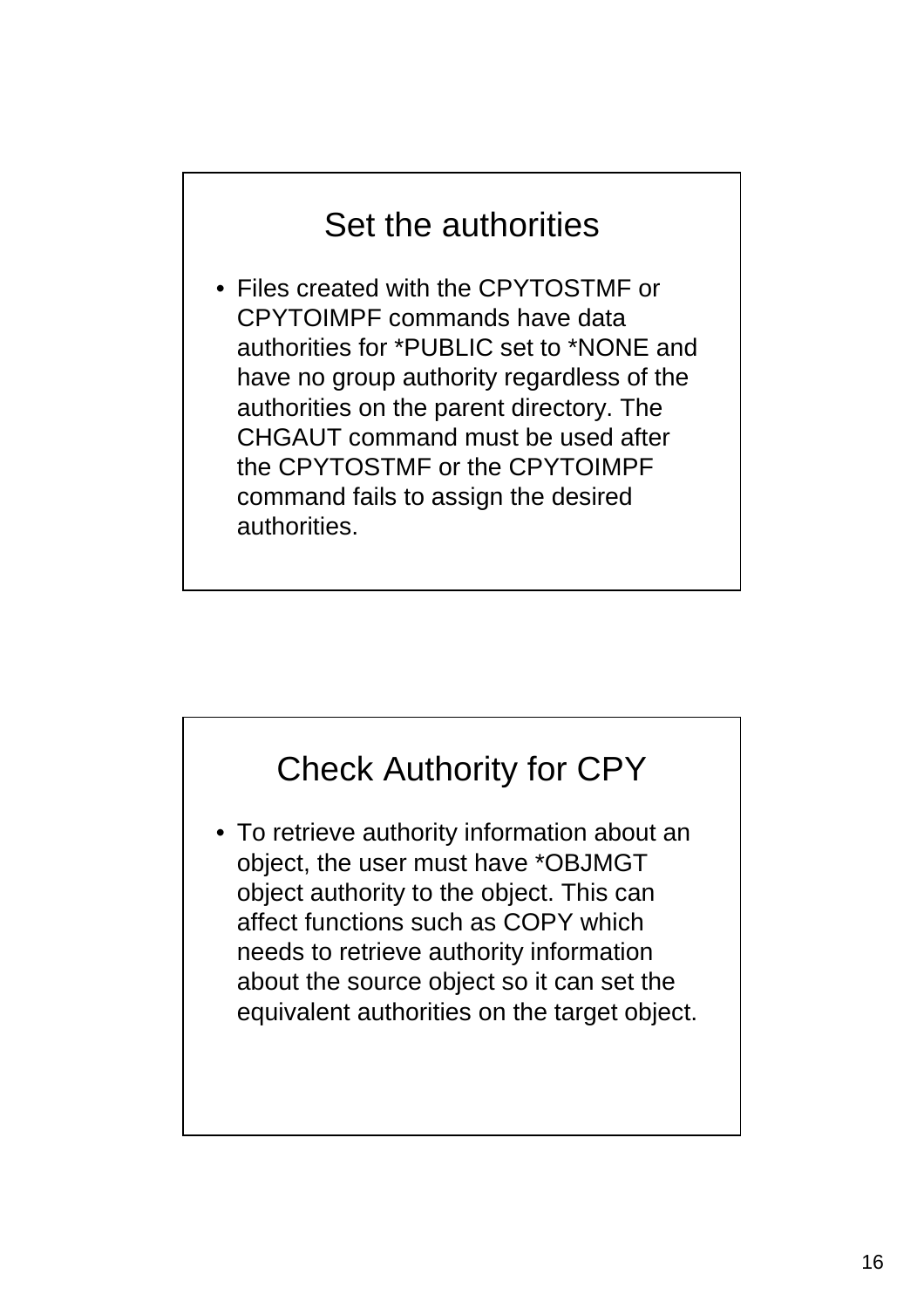#### tips

- The user changing the owner or group of an object must have sufficient authority to the object; for example, \*ADD data authority to the new owner/group user profile and \*DELETE data authority to the old owner/group. These are not the same as the file system data authorities. This can be viewed using the DSPOBJAUT command or the EDTOBJAUT command. This can be an issue on some COPY commands when trying to copy the group.
- When changing the owner or group of an object, the new owner cannot be the same as the current group, or the new group cannot be the same as the current owner.

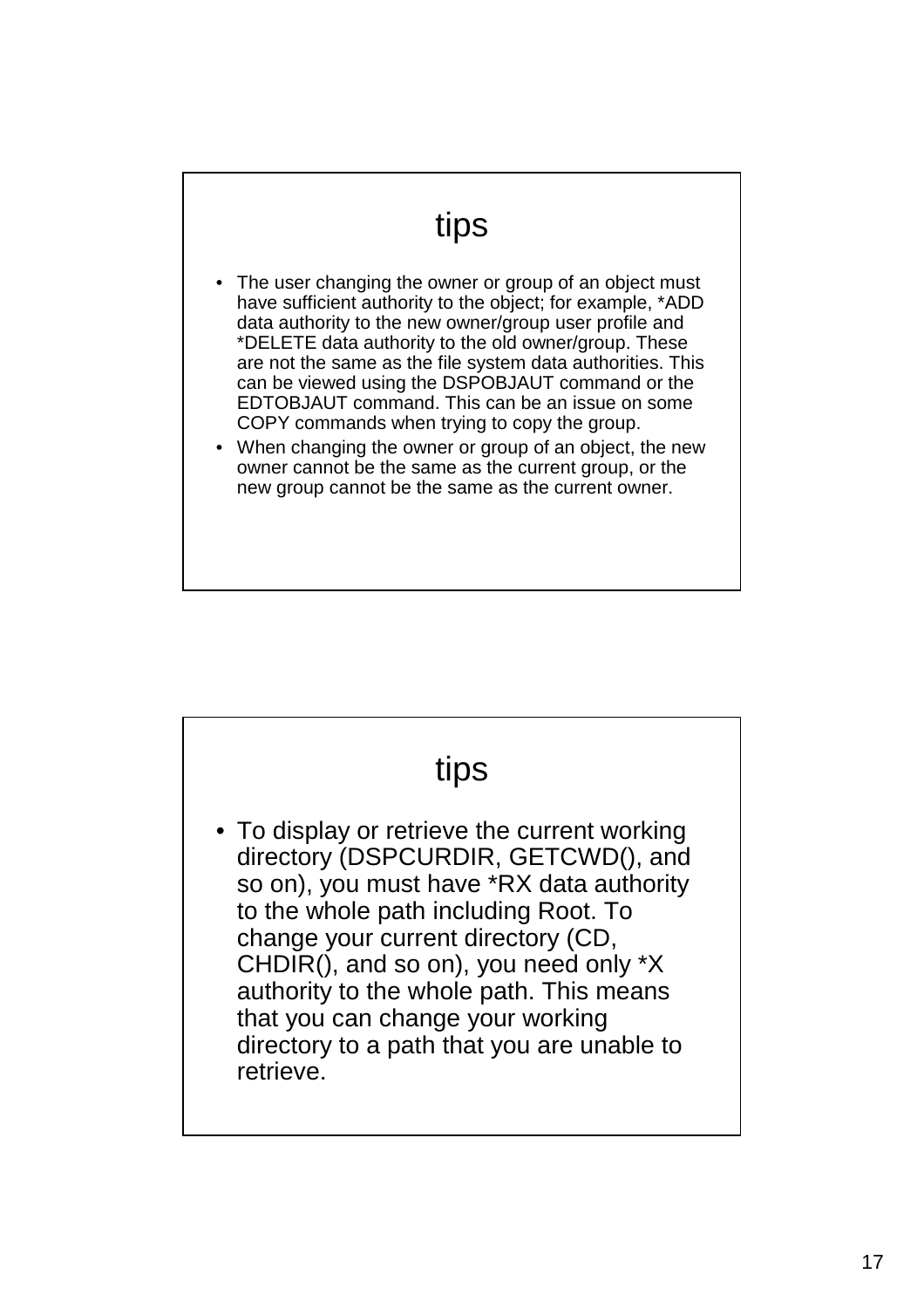#### tips

• To change the group of an object, the user must be a member of the new group. Therefore, if the source object of a CPY has a group and the target directory has no group or a different group, the user performing the CPY must be a member of the group for the source object. If not, the user is not authorized to change the group on the newly created copy and an authority failure occurs.

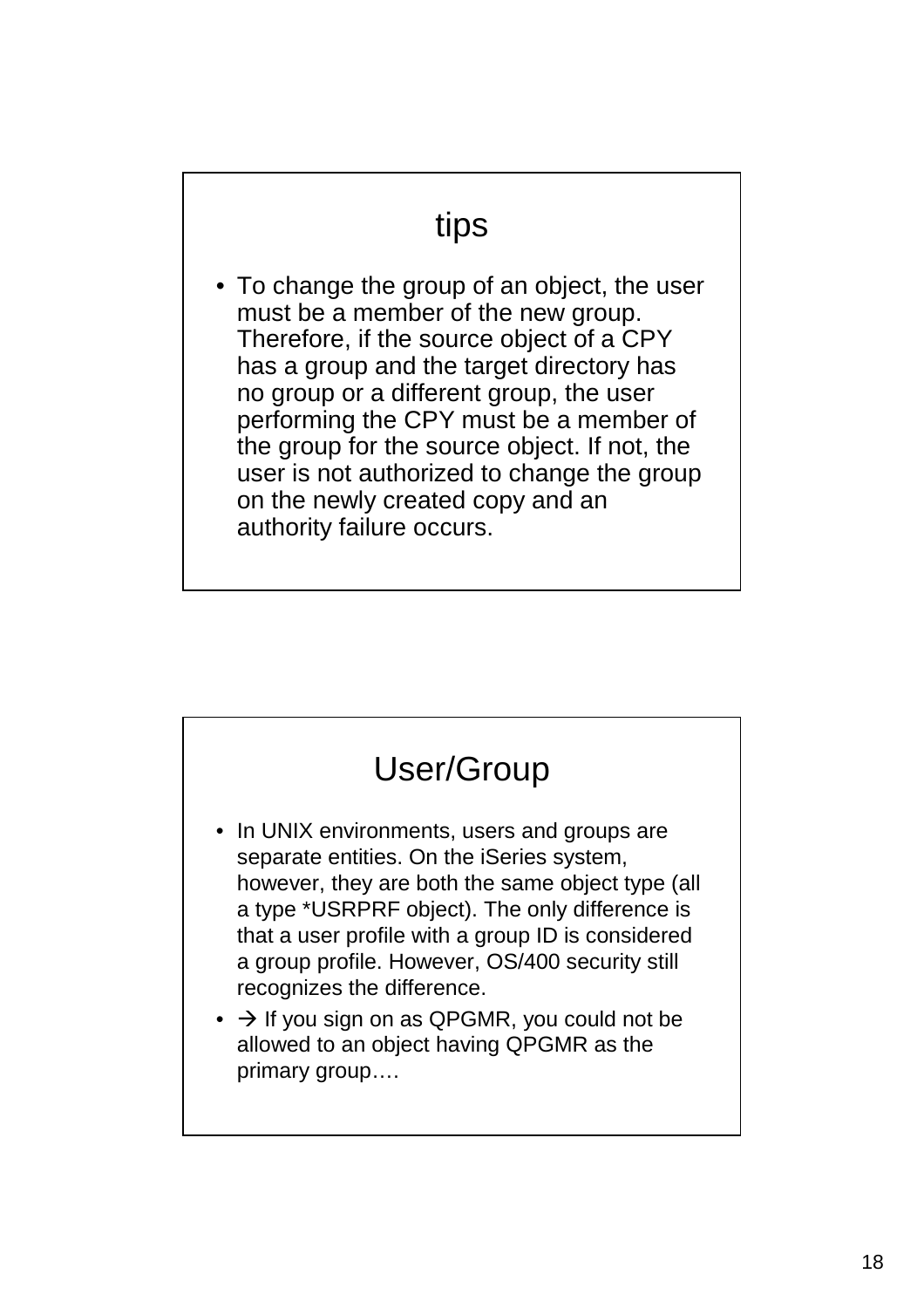#### Initial authority

- Initial object authorities are assigned to a new file or directory based on the authority values of the parent directory. The following rules involved with this are:
- **a)** The owner for the new object has the same object authorities the owner of the parent directory to the parent directory.
- **b)** The primary group for the new object the same object authorities the primary group of the parent directory to the parent directory.
- **c)** \*PUBLIC has the same object authorities to the new object that it has to the parent directory.

| These rules apply even when the owner of the parent directory and the<br>newly created object are not the same, and even when the owner of the |                                                                                        |  |  |  |
|------------------------------------------------------------------------------------------------------------------------------------------------|----------------------------------------------------------------------------------------|--|--|--|
|                                                                                                                                                | new object has separate private authority to the parent directory.                     |  |  |  |
| For example:                                                                                                                                   |                                                                                        |  |  |  |
| Object.                                                                                                                                        | $\mathbf{u} = \mathbf{u} + \mathbf{u} + \mathbf{u} + \mathbf{u} + \mathbf{u}$<br>/ropa |  |  |  |
|                                                                                                                                                | Owner ROPA                                                                             |  |  |  |
|                                                                                                                                                | Authorization List. :<br>*NONE                                                         |  |  |  |
|                                                                                                                                                | User: Object Auth:                                                                     |  |  |  |
|                                                                                                                                                | Object authorities -                                                                   |  |  |  |
| *PUBLIC                                                                                                                                        | *NONE                                                                                  |  |  |  |
| TOTO                                                                                                                                           | $*AT.T.$                                                                               |  |  |  |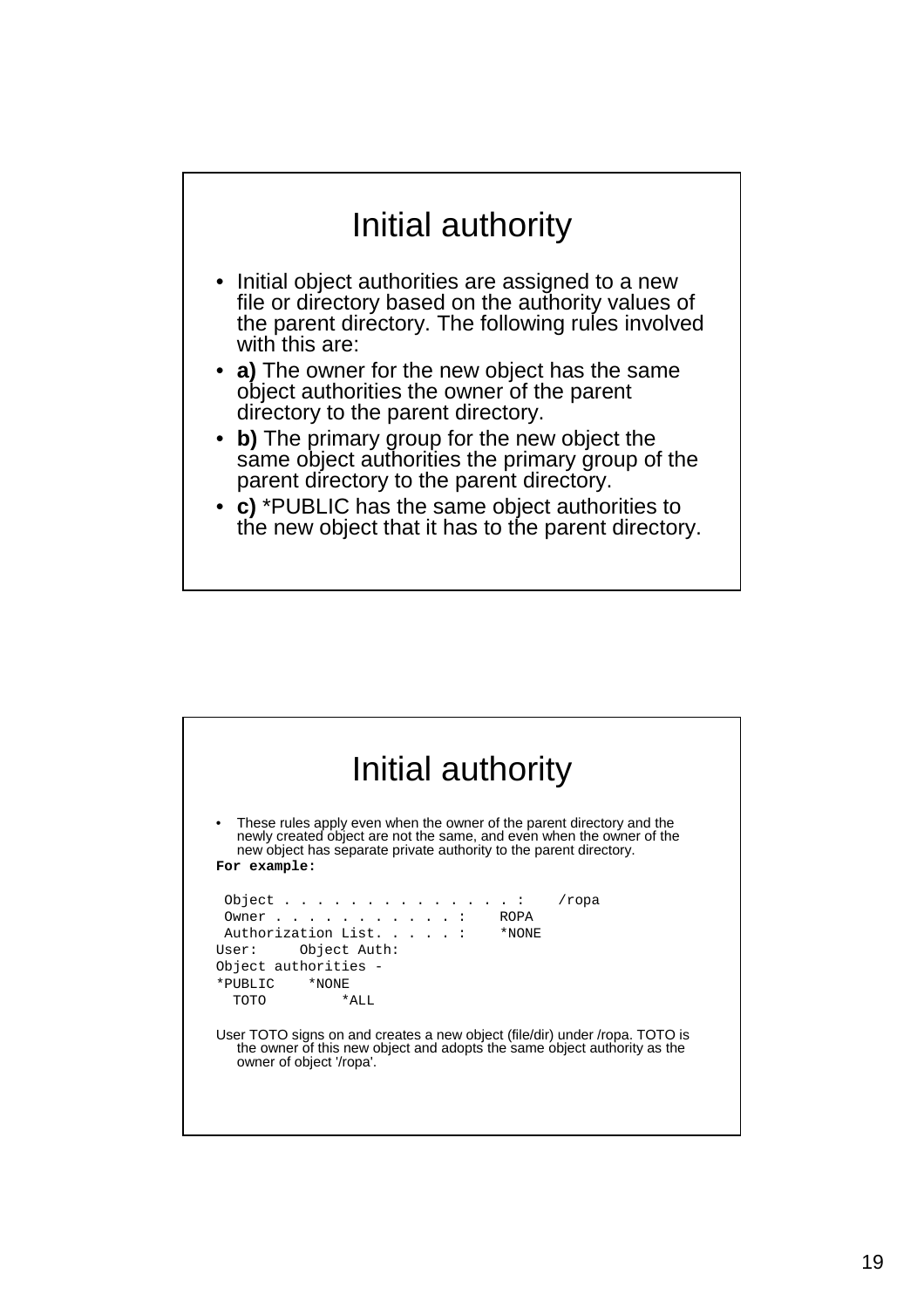### Initial authority

- Because ROPA does not have authority to '/ropa' (no user authorities are listed for ROPA), user TOTO also does not have object authority to the object he created under '/ropa'.
- This can be a problem for some PC applications (such as Excel/Word) which create a temporary file when opening a current file for edit. When the user attempts to save the file, the application renames the temporary file to the original file name; however, this requires at least \*OBJMGT authority which the owner does not have (example above) and, therefore, the user is unable to save the file.
- The above is true for OBJECT authorities. DATA authorities are handled differently. Typically, how these are inherited or determined are based on the interface used to create the new object. From most PC interfaces, the owner/creator gets all data authorities regardless of the parent authority